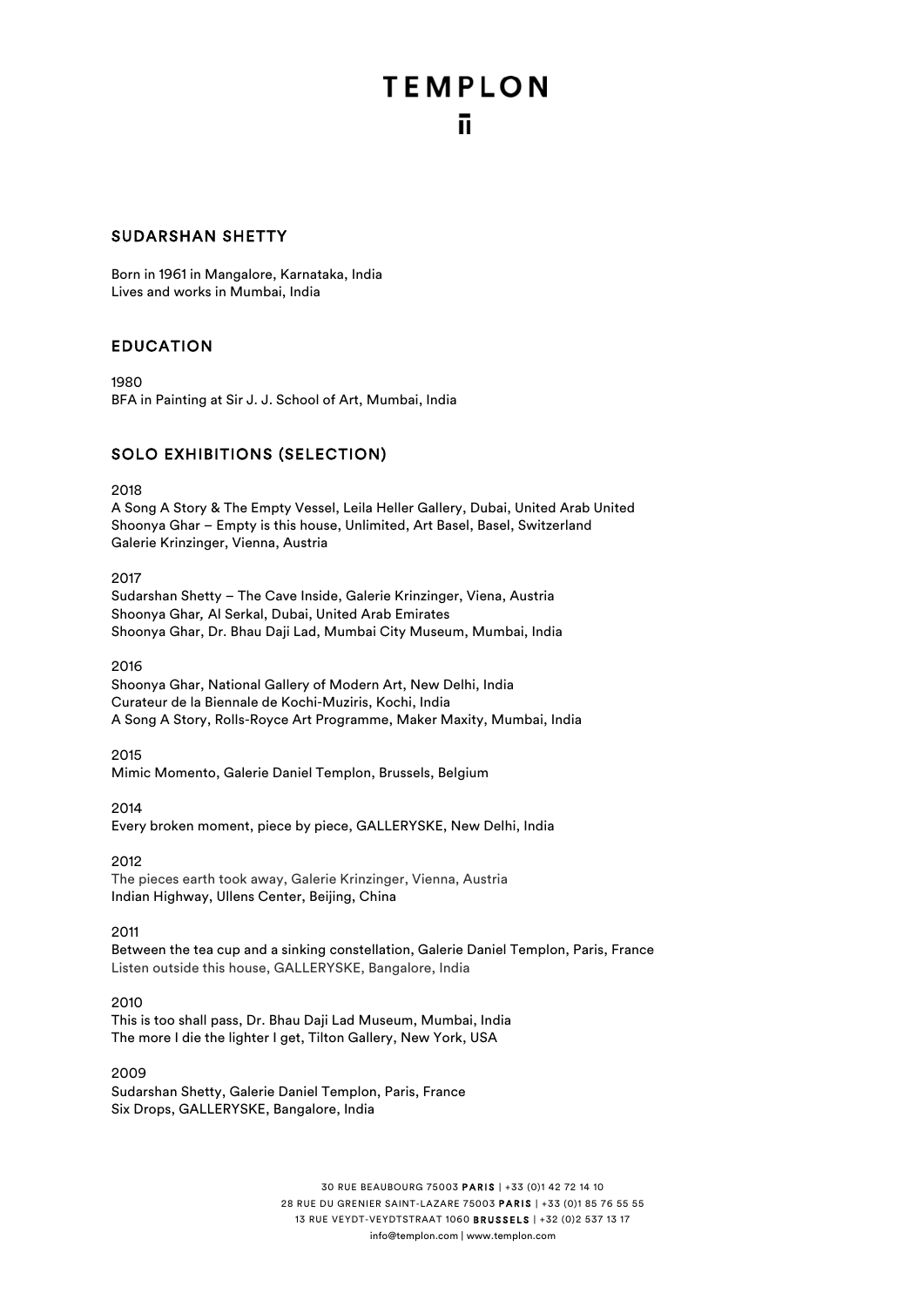# **TEMPLON** n.

2008 Leaving Home, Gallery Krinzinger, Vienna, Austria Saving Skin, Jack Tilton Gallery, New York, USA

2006 Love, GALLERYSKE and Bodhi Art, Mumbai, India

2005 Eight corners of the world, GALLERYSKE, Bangalore, India Shift, a collaborative architectural installation with Shantanu Poredi and Manisha Agarwal, Philips Contemporary, Mumbai, India Party is else where, Jamaat Art Gallery, Mumbai, India

2004 Statics, Chemould Gallery, Mumbai, India

2003

Consanguinity, Nature Morte, Bose Pascia Modern at the Habitat Visual Arts Centre, New Delhi, India

2001

For Here or To Go, Installation at the Fukuoka Asian Art Museum, Japan

1996

Paintings, Max Muller Bhavan, Mumbai, India

1995

Paper Moon, Pundole Art Gallery and Framji Cawasjee Hall, Mumbai and Ravindra Bhavan, New Delhi, India

1991

A part of Spirit of India Celebration in The Netherlands, Holland Art Gallery, Rotterdam, Galerie Drie, Amsterdam, The Netherlands

### GROUP EXHIBITIONS (SELECTION)

2019

Glasstress 2019, 6ème édition, curatée par Vik Muniz et Koen Vanmechelen, Fondazione Berengo Art Space, Venice, Italy

As far as the forest is, KEWENIG Palma, Palma de Mallorca, Spain

2018

Delirium//Equilibrium, Kiran Nadar Museum of Art – KNMA, New Delhi, India as we become, Exhibit 320, New Delhi, India In Tribute to Jack Tilton: A Selection from 35 Years, Tilton Gallery, New York City, NY, USA

2017

India Re-Worlded: Seventy Years of Investigating a Nation, Gallery Odyssey, Mumbai, India Visions From India, Pizzuti Collection, Columbus, USA Sudsarhan Shetty- the cave inside, Galerie Krinzinger, Vienna, Austria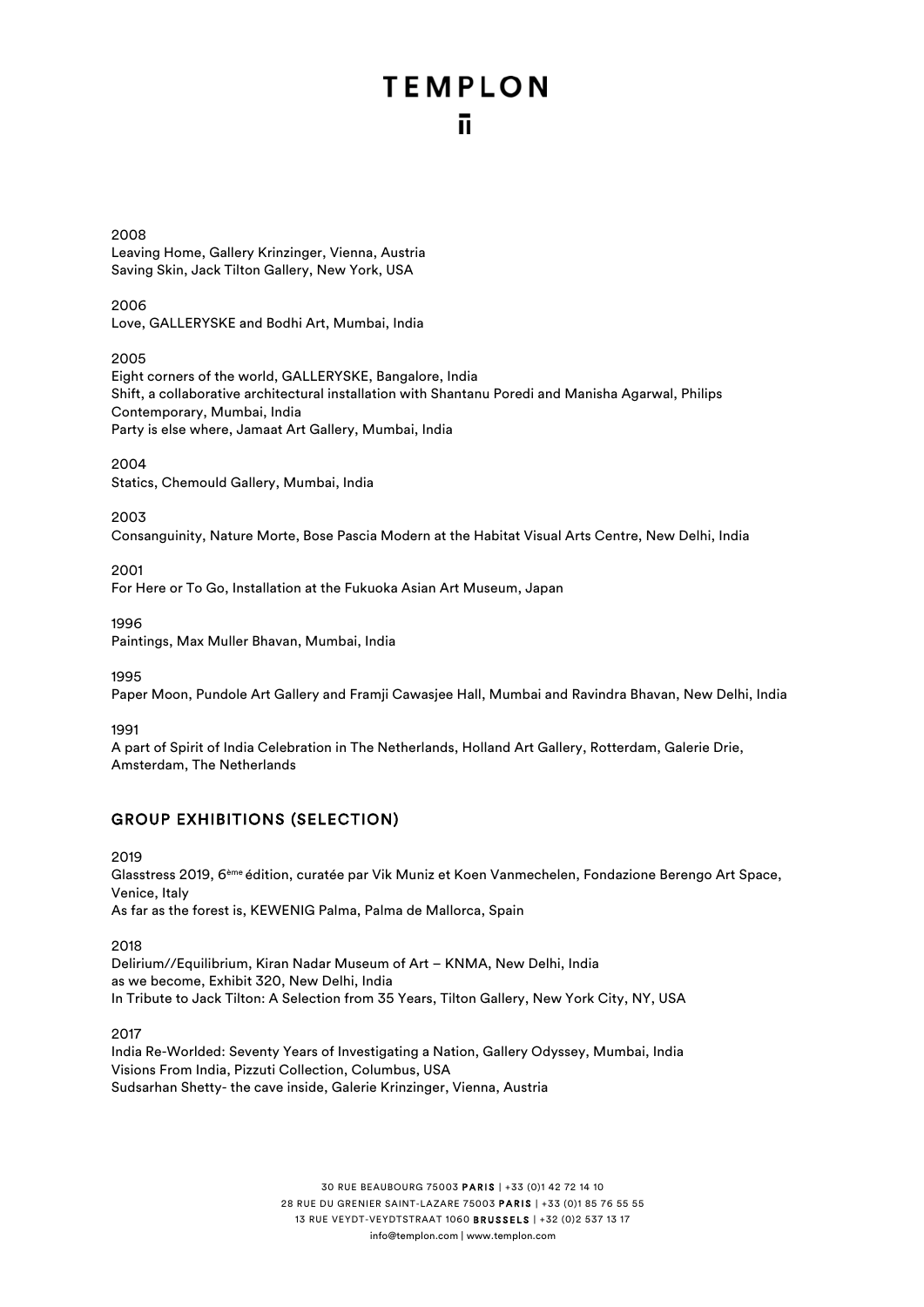# **TEMPLON** ū.

#### 2016 Biennale of Sydney, Australia

#### 2015

Construct Constructions, curated by Roobina Karode, Kiran Nadar Museum of Art, New Delhi, India

### 2014

#### Rebirth of Detail, Sunaparanta Goa Center for The Arts, Goa, India

The Missing Pavilion, curated by Gayatri Sinha, School of Arts and Aesthetics, Jawaharlal Nehru University, New Delhi, India

#### 2013

Art Walk: Water, curated by Gayatri Sinha, Europalia, Liege, Belgium

#### 2012

Kochi Muziris Biennale, curated by Bose Krishnamachari and Riyaz Komu, Kochi, India Critical Mass, Tel Aviv Museum of Art, Tel Aviv, Israel Indian Highway, Ullens Center for Contemporary Art, Beijing, China

#### 2011

Homespun, curated by Girish Shahane, Devi Art Foundation, Delhi NCR, India The Matters Within: New Contemporary Art of India, curated by Betti-Sue Hertz, Yerba Buena Center for the Arts, San Fransico, USA Sympathy for the Devil, curated by Walter Vanhaerents and Pierre-Olivier Rollin, Vanhaerents Art Collection, Brussels, Belgium Prague Biennale, Czech Republic India Inclusive, World Economic Forum in Davos, India Against All Odds, curated by Arshiya Lokhandwala, Lalit Kala Akademi, New Delhi, India Indian Highway IV, Musée d'Art contemporain de Lyon, Lyon, France Paris, Delhi, Bombay, Centre Georges Pompidou, Paris, France

Contemplating the Void, curated by Nancy Spector, Solomon R, Guggenheim Museum, New York, USA Indian Highway, Herning Museum of Contemporary Art, Denmark Looking Glass - The existence of difference, curated by Gayatri Sinha, Religare, New Delhi

#### 2009

2010

Vancouver Biennale, Vancouver, Canada India: New Giants, Gem Museum for Contemporary Art, The Hague, The Netherlands India Contemporary, Gem Museum for Contemporary Art, The Hague, The Netherlands For Life: The Language of Communication, Tilton Gallery, New York, USA Indian Highway, Astrup Fearnley Museum of Modern Art, Oslo, Norway

#### 2008

Dark Materials, curated by David Thorpe, GSK Contemporary Royal Academy of Art, London, UK The Destruction Party, The Royal Monceau Hotel, Paris, France Ten Light-Years, Kashi Art Gallery, Kochi, India Affair, 1 x 1 Gallery, Dubai, United Arab Emirates

2007 India 20, at Rabindra Bhavan, Lalit Kala Academy, Delhi, India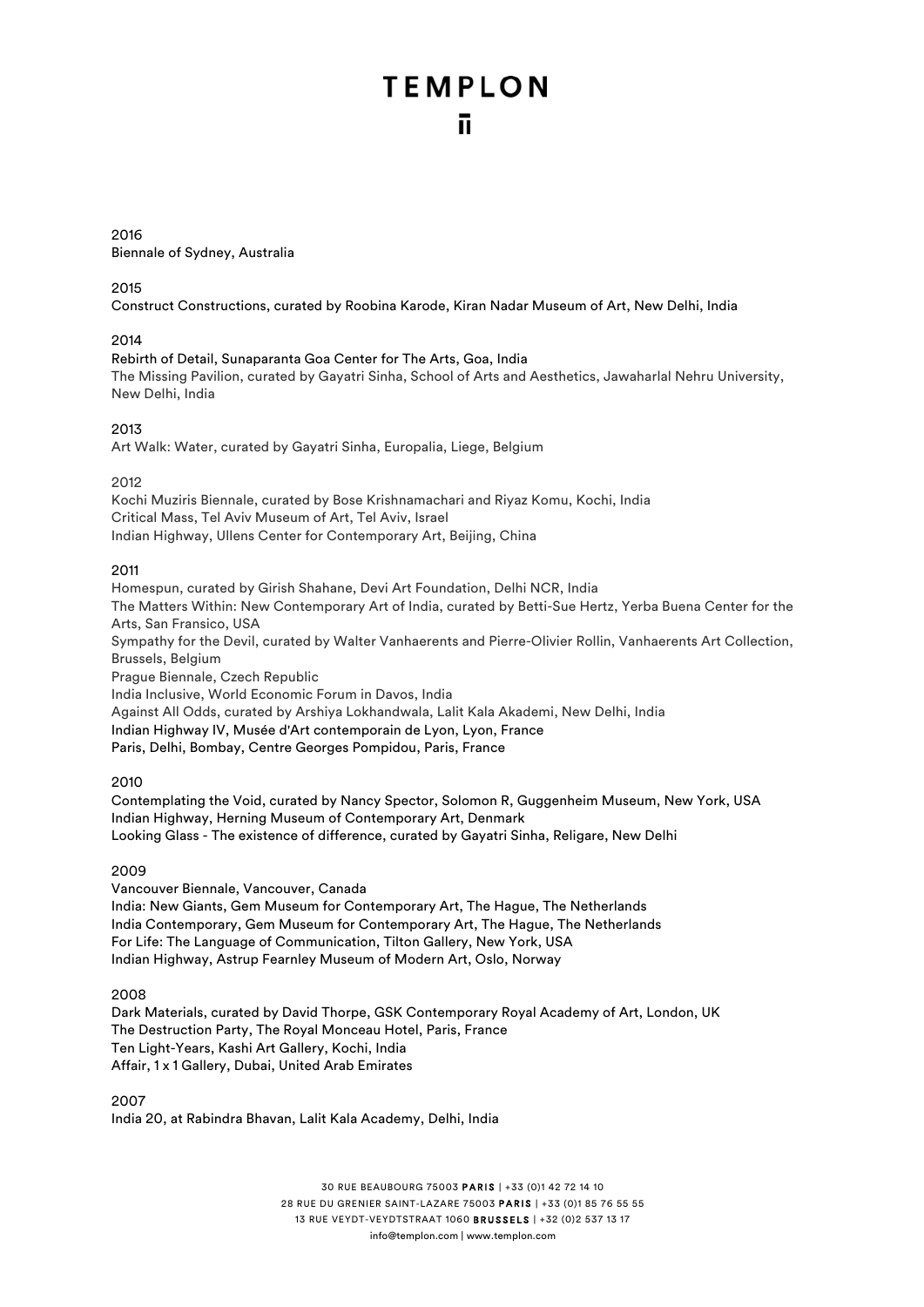### **TEMPLON** ū.

Unholy Truths, Initial Access, Frank Cohen Collection, Wolverhampton, UK Pink, Gallerie Mirchandani and Steinreucke, Bombay, India

#### 2006

With Love, curated by GALLERYSKE and Tilton Gallery, at Miami Design District, USA

#### 2005

Shift, a collaborative architectural installation with Shantanu Poredi and Manisha Agarwal, Philips Contemporary, Mumbai, India Bombay Boys, Palette Art Gallery New Delhi, India Configurations, Anant Art Gallery New Delhi, India Group Show curated by Soumitro Ghosh, GALLERYSKE, Bangalore, India Endless Terrain, New Delhi, India

2004

Bombay X 17, Kashi Art Gallery, Kochi, India

2003

Zoom, Contemporary art from India at Culturgest, Lisbon, Portugal Highlights, Sakshi Gallery, Mumbai, India

2001

Installation at the Apparao Gallery, New Delhi, India Excerpts from the Bestsellers, Installation, David Sassoon Library, Mumbai, India Century Cites, curated by Gita Kapoor Tate Modern, London, UK

2000

Lone boat river song, interactive mechanical installation, Spike Island, Bristol, UK Making Circles, Installation, National Gallery of Modern Art, Mumbai, India Bollywood- passenger terminal, Foundation for Indian Artists, Amsterdam, Kwangju Biennale, South Korea

1999

Sothebys Prize Exhibition, Jehangir Nicholson Gallery, Mumbai, India Private Mythologies, Contemporary Art from India, The Japan Foundation, Tokyo, Japan A Brisk Walk Makes You Feel Good, a collaborative photo installation with Vinay Mahidhar and Sunitha Kumar, Sakshi Art Gallery, Mumbai, India Completed commissioned public sculpture in Fukuoka, Japan, a part of Hakata Reverain Art Project, Fine Arts Company, Mumbai, India Embarkations, curated by Yashodhara Dalmia, Sakshi Gallery, Mumbai, India

1998

Represented India at the Art in the World, Palace de Retz, Paris, France Colours of Independence - CIMA, Kolkata and National Gallery of Modern Art, New Delhi, India Tryst with Destiny, Contemporary Indian Art, Singapore Art Museum, Singapore Inaugural Exhibition, Sakshi Gallery, Mumbai, India Presences of the Past, Jehangir Nicholson Gallery, Mumbai, India Nature Morte, Joint exhibition with Leslie Dill, New Delhi, India

1997

Shilpayan, 100 years of sculpture in India, National Gallery of Modern Art, New Delhi, India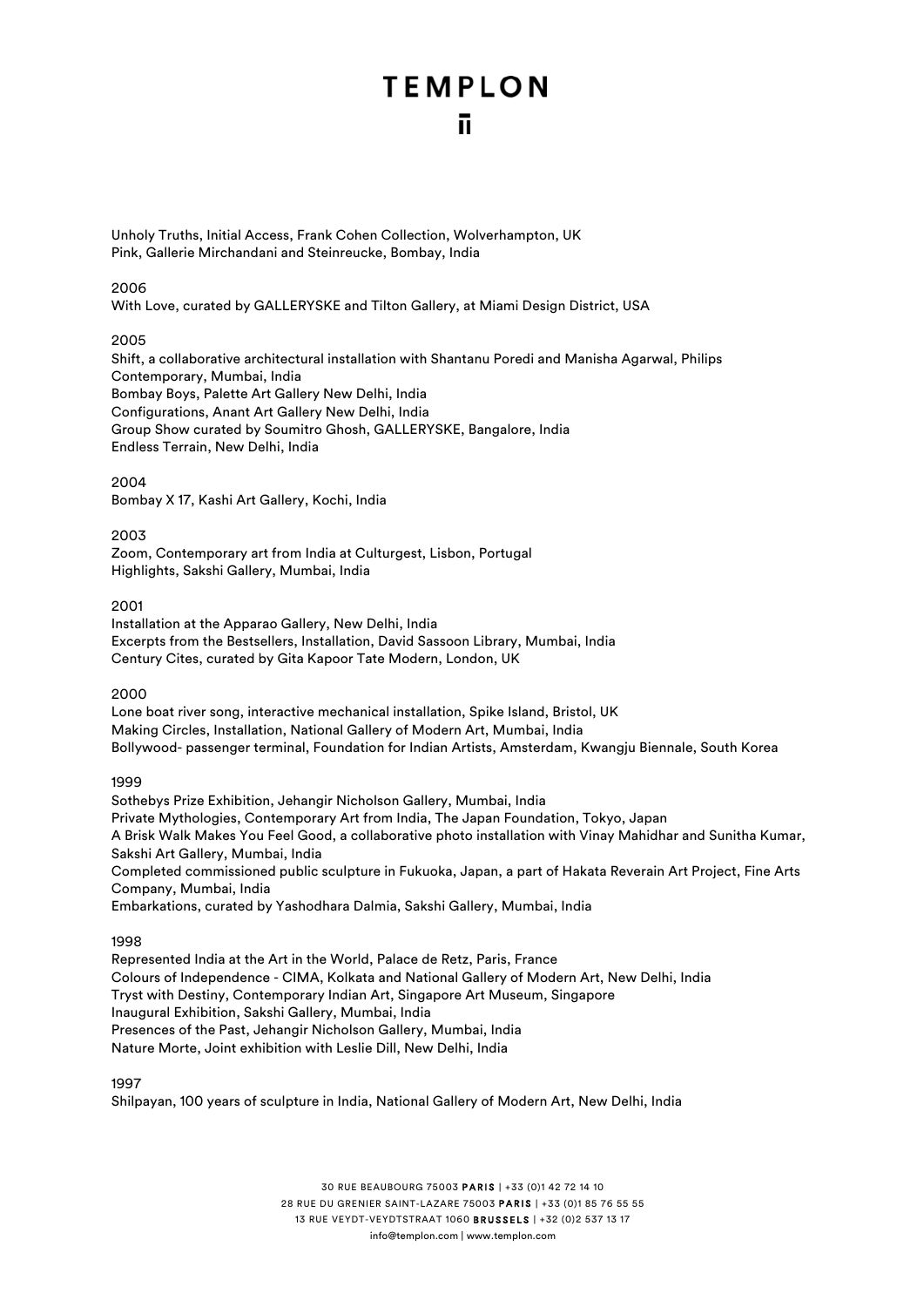# **TEMPLON** ñ.

1996

165 Inches in Time, an installation at the Marischal College, Aberdeen, Scotland Private Languages, Pundole Art Gallery, Mumbai, India

1995

Sculpture 95, curated by Madan Lal Gallerie Espace and Rabindra Bhavan, New Delhi, India

1994 Installation with Morzottos Fashion show at Bhuli Bhatiyari, New Delhi, India

1991 Commissioned installation project, based on Indian Circus at Hotel Imperial, New Delhi, India

1990 Kanoria Centre for the Arts Exhibition, Mumbai, India 1988 Ahmedabad Municipal Corporation, Ahmedabad, India

1987 Kala Yatra, Bangalore, India

1984 Lalit Kala Akademi Exhibition, New Delhi, India

1983 Monsoon Art Show, Jehangir Art gallery, Mumbai, India

1982 Bombay Art Society Exhibition, Mumbai, India

### COLLECTIONS

Fondation Louis Vuitton, Paris, France The Pizzuti Art Collection, Columbus, Ohio, USA National Gallery of Modern Art, New Delhi, India Kiran Nadar Museum of Art, New Delhi, India Devi Art Foundation (Anupam Poddar), Gurugram, India Fukuoka Asian Art Museum, Fukuoka, Japan Tiroche DeLeon Collection, Tel Aviv, Israel Vanhaerents Art Collection, Brussels, Belgium

### SPECIAL PROJECTS

2016 Curator of the 3rth Kochi Biennal, Kochi, India

2007 New installation by Indian Artists, The Mattress Factory, Pittsburgh, USA